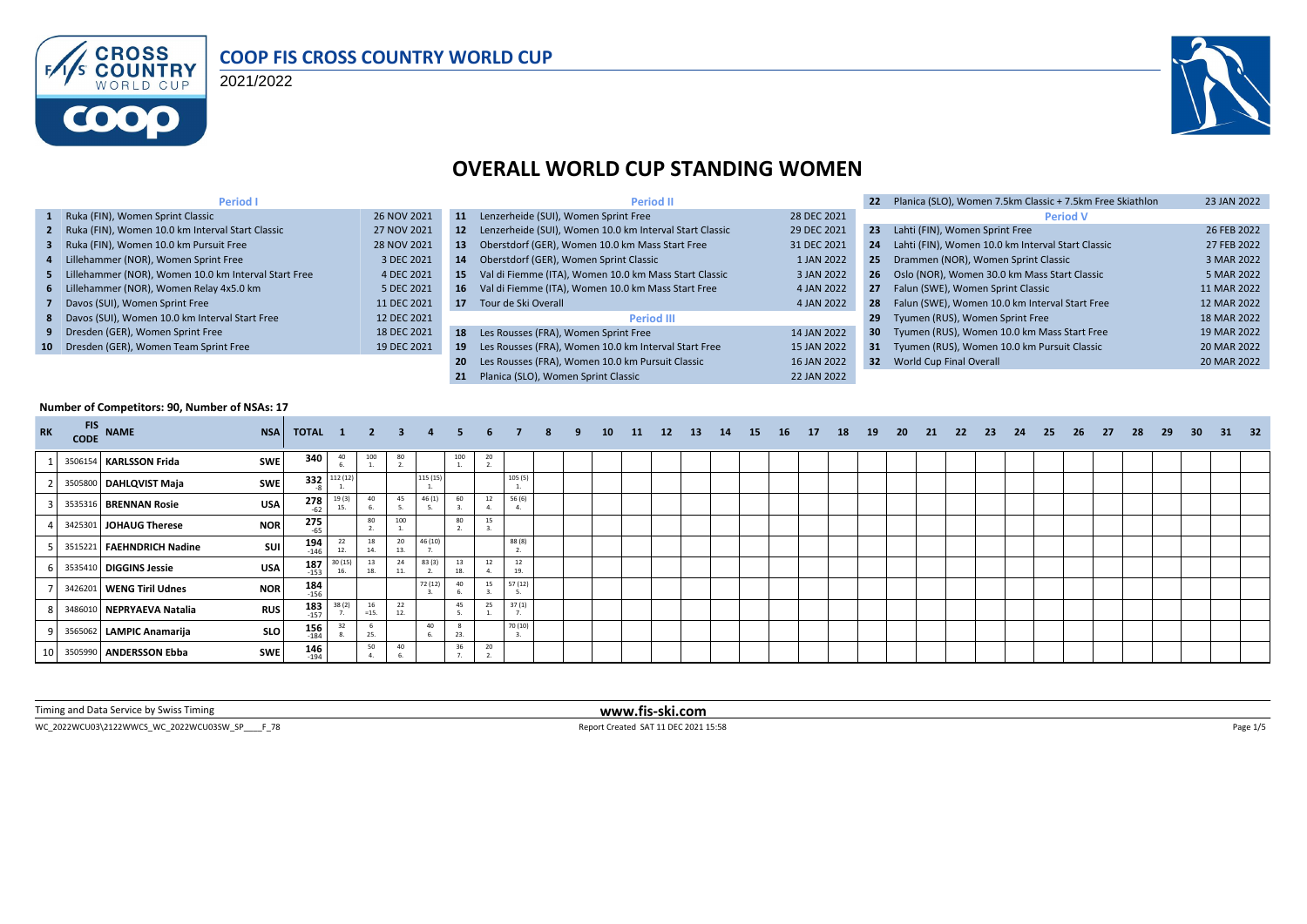





# **OVERALL WORLD CUP STANDING WOMEN**

| <b>RK</b> | FIS NAME<br><b>NSA</b>                        | TOTAL 1                            |                                          | $\blacksquare$ 2   | 3                                        |                          |                    |                       |                       |  | <b>10</b> | -11 | 12 <sup>2</sup> | -13 | 14 | 15 <sub>1</sub> | - 16 | 17 | 18 | <b>19</b> | -20 | -21 | 22 | -23 | -24 | 25 | 26 | 27 | -28 | -29 | 30 | 31 | 32 |
|-----------|-----------------------------------------------|------------------------------------|------------------------------------------|--------------------|------------------------------------------|--------------------------|--------------------|-----------------------|-----------------------|--|-----------|-----|-----------------|-----|----|-----------------|------|----|----|-----------|-----|-----|----|-----|-----|----|----|----|-----|-----|----|----|----|
| 11        | 3506105 HAGSTROEM Johanna<br>SWE              | $137$ <sub>203</sub>               | $\frac{88(8)}{2}$                        |                    |                                          | $\frac{30(6)}{11}$       |                    |                       | 19(4)<br>16.          |  |           |     |                 |     |    |                 |      |    |    |           |     |     |    |     |     |    |    |    |     |     |    |    |    |
| 12        | 3185256 PARMAKOSKI Krista                     | $135$<br>-205<br><b>FIN</b>        | 26(6)<br>13.                             | 45<br>5.           | 50<br>4.                                 |                          |                    |                       | 14<br>17.             |  |           |     |                 |     |    |                 |      |    |    |           |     |     |    |     |     |    |    |    |     |     |    |    |    |
| 13        | <b>NOR</b><br>3425499 WENG Heidi              | $130$ <sub>210</sub>               |                                          | 26<br>10.          | 60<br>3.                                 |                          | 29<br>9.           | 15<br>3.              |                       |  |           |     |                 |     |    |                 |      |    |    |           |     |     |    |     |     |    |    |    |     |     |    |    |    |
| 14        | 3205460 HENNIG Katharina                      | $128$ <sub>212</sub><br><b>GER</b> | $_{3}$<br>28.                            | 60<br>3.           | 36<br>7.                                 |                          | 20<br>13.          | 9<br>7.               |                       |  |           |     |                 |     |    |                 |      |    |    |           |     |     |    |     |     |    |    |    |     |     |    |    |    |
| 15        | <b>SWE</b><br>3506008 RIBOM Emma              | $121$ <sub>219</sub>               |                                          |                    |                                          | 55 (5)<br>$\overline{a}$ | - 6<br>$=25.$      | 20<br>2.              | 40<br>6.              |  |           |     |                 |     |    |                 |      |    |    |           |     |     |    |     |     |    |    |    |     |     |    |    |    |
| 16        | 3426200 WENG Lotta Udnes<br><b>NOR</b>        | $118$<br>-222                      | 24<br>11.                                | 16<br>$=15.$       |                                          | 32<br>8.                 | 16<br>15.          | $10\,$<br>6.          | 20<br>13.             |  |           |     |                 |     |    |                 |      |    |    |           |     |     |    |     |     |    |    |    |     |     |    |    |    |
| 17        | 3486239 STUPAK Yulia                          | $115$<br>-225<br><b>RUS</b>        | $\begin{array}{c} 26 \\ 10. \end{array}$ | 29<br>$\mathbf{q}$ |                                          |                          | 9<br>22.           | 25<br>1.              | 26(2)<br>11.          |  |           |     |                 |     |    |                 |      |    |    |           |     |     |    |     |     |    |    |    |     |     |    |    |    |
| 18        | <b>NOR</b><br>3425365 FALLA Maiken Caspersen  | $\frac{106}{234}$                  | 70 (10)<br>$\overline{3}$ .              |                    |                                          | 26<br>10.                |                    | $10\,$<br>6.          |                       |  |           |     |                 |     |    |                 |      |    |    |           |     |     |    |     |     |    |    |    |     |     |    |    |    |
| 19        | 3485933 SORINA Tatiana                        | 103<br><b>RUS</b><br>$-237$        | - 6<br>25.                               | 32<br>8.           |                                          | 8<br>23.                 | 32<br>$\mathbf{R}$ | 25<br>1.              |                       |  |           |     |                 |     |    |                 |      |    |    |           |     |     |    |     |     |    |    |    |     |     |    |    |    |
| 20        | 3205403 CARL Victoria                         | $\frac{99}{241}$<br><b>GER</b>     |                                          | 24<br>11.          | $\begin{array}{c} 26 \\ 10. \end{array}$ | 10<br>21.                | 24<br>11.          | 9<br>7.               | 6<br>25.              |  |           |     |                 |     |    |                 |      |    |    |           |     |     |    |     |     |    |    |    |     |     |    |    |    |
| 21        | 3185168 NISKANEN Kerttu                       | 98<br><b>FIN</b><br>$-242$         |                                          | 36<br>7.           | 29<br>9.                                 |                          | 22<br>12.          | $11\,$<br>5.          |                       |  |           |     |                 |     |    |                 |      |    |    |           |     |     |    |     |     |    |    |    |     |     |    |    |    |
| 22        | 3505998 OLSSON Moa<br><b>SWE</b>              | $89 - 251$                         |                                          | 22<br>12.          | 32<br>8.                                 |                          | 15<br>16.          | 20<br>2.              |                       |  |           |     |                 |     |    |                 |      |    |    |           |     |     |    |     |     |    |    |    |     |     |    |    |    |
| 23        | 3185579 MATINTALO Johanna                     | $\frac{80}{260}$<br><b>FIN</b>     | 55 (5)<br>4.                             | 14<br>17.          |                                          |                          |                    | 11<br>5.              |                       |  |           |     |                 |     |    |                 |      |    |    |           |     |     |    |     |     |    |    |    |     |     |    |    |    |
| 24        | 3185551 JOENSUU Jasmi                         | $71 - 269$<br><b>FIN</b>           | 29<br>9.                                 | - 5<br>26.         |                                          | 22<br>12.                |                    | 11<br>5.              | $\overline{4}$<br>27. |  |           |     |                 |     |    |                 |      |    |    |           |     |     |    |     |     |    |    |    |     |     |    |    |    |
| 25        | 3505828 DYVIK Anna<br><b>SWE</b>              | 66<br>$-274$                       | 22(4)<br>14.                             | 12<br>19.          |                                          |                          |                    |                       | 32<br>8.              |  |           |     |                 |     |    |                 |      |    |    |           |     |     |    |     |     |    |    |    |     |     |    |    |    |
| 26        | 3427109 FOSSESHOLM Helene Marie<br><b>NOR</b> | $\frac{65}{275}$                   |                                          |                    |                                          |                          | 50<br>$\mathbf{A}$ | 15<br>3.              |                       |  |           |     |                 |     |    |                 |      |    |    |           |     |     |    |     |     |    |    |    |     |     |    |    |    |
| 27        | 3185447 LYLYNPERA Katri                       | $\frac{60}{280}$<br><b>FIN</b>     | 45<br>5.                                 |                    |                                          |                          |                    | $\overline{4}$<br>12. | 11<br>20.             |  |           |     |                 |     |    |                 |      |    |    |           |     |     |    |     |     |    |    |    |     |     |    |    |    |
| 28        | 3295193 LAURENT Greta                         | $\frac{59}{281}$<br><b>ITA</b>     |                                          |                    |                                          | 37 (8)<br>9.             |                    |                       | 22<br>12.             |  |           |     |                 |     |    |                 |      |    |    |           |     |     |    |     |     |    |    |    |     |     |    |    |    |
| 29        | 3426496 MYHRVOLD Mathilde<br><b>NOR</b>       | $\frac{53}{287}$                   | 9<br>22.                                 |                    |                                          | 18<br>14.                |                    |                       | 26<br>10.             |  |           |     |                 |     |    |                 |      |    |    |           |     |     |    |     |     |    |    |    |     |     |    |    |    |
| 30        | 3535562 KERN Julia<br><b>USA</b>              | $49 - 291$                         | 13<br>18.                                |                    |                                          | 24(4)<br>13.             |                    | 12<br>4.              |                       |  |           |     |                 |     |    |                 |      |    |    |           |     |     |    |     |     |    |    |    |     |     |    |    |    |
| 31        | 3565055 UREVC Eva                             | $48 - 292$<br><b>SLO</b>           | $\overline{4}$<br>27.                    |                    |                                          |                          |                    |                       | 44 (15)               |  |           |     |                 |     |    |                 |      |    |    |           |     |     |    |     |     |    |    |    |     |     |    |    |    |

Timing and Data Service by Swiss Timing **www.fis-ski.com**

WC\_2022WCU03\2122WWCS\_WC\_2022WCU03SW\_SP\_\_\_\_F\_78 Report Created SAT 11 DEC 2021 15:58 Report Created SAT 11 DEC 2021 15:58 Page 2/5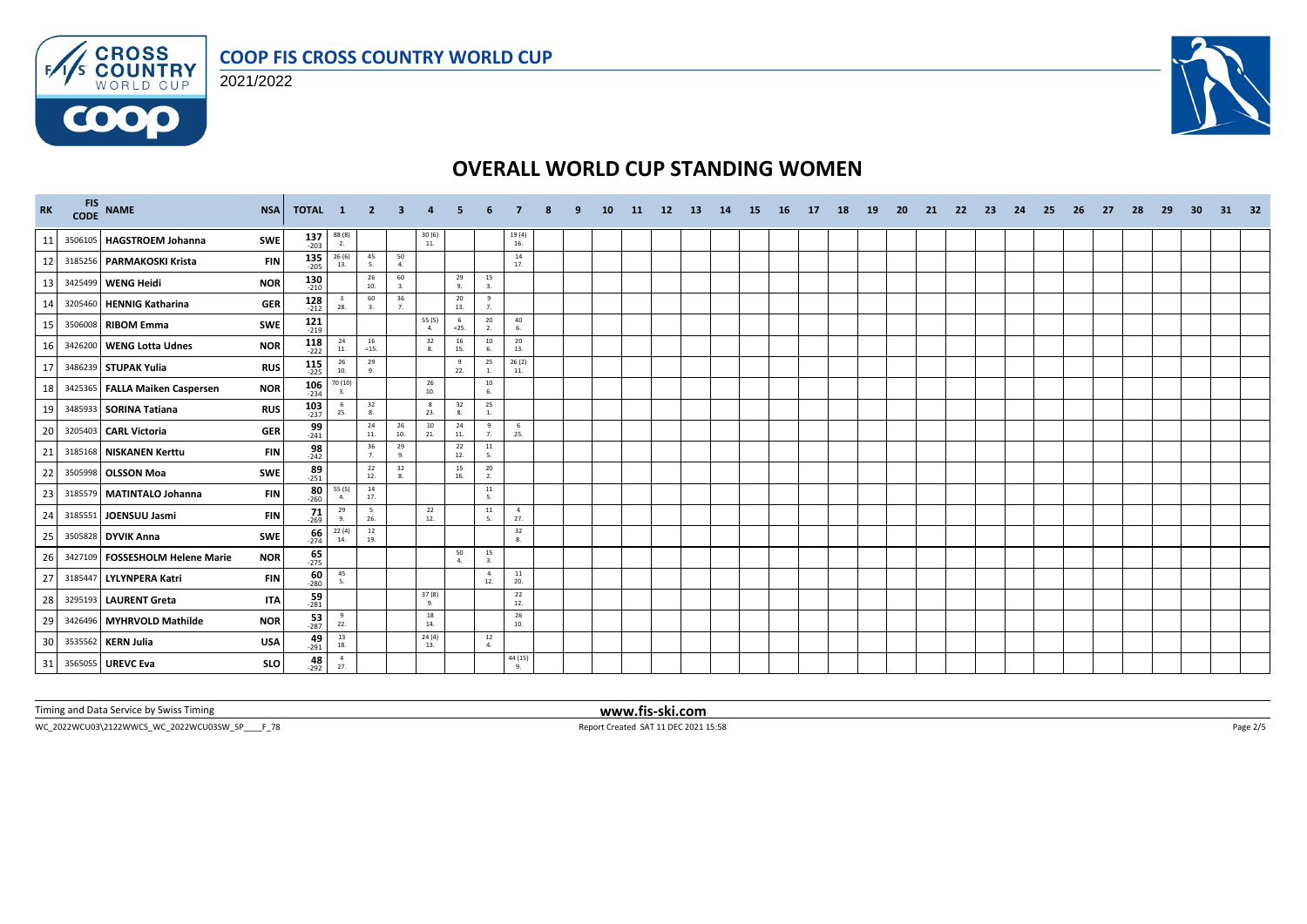

### 2021/2022



### **OVERALL WORLD CUP STANDING WOMEN**

| <b>RK</b> | FIS NAME                             | <b>NSA</b>                        | <b>TOTAL 1 2 3</b>                       |                                |                                          | 4                     |                                |                        |                       |  | 10 | <b>11</b> | 12 | <b>13</b> | 14 | -15 | - 16 | 17 | 18 | 19 | 20 | 21 | -22 | -23 | -24 | -25 | -26 | -27 | 28 | 29 | 30 | 31 | - 32 |
|-----------|--------------------------------------|-----------------------------------|------------------------------------------|--------------------------------|------------------------------------------|-----------------------|--------------------------------|------------------------|-----------------------|--|----|-----------|----|-----------|----|-----|------|----|----|----|----|----|-----|-----|-----|-----|-----|-----|----|----|----|----|------|
| 32        | 3205407 FINK Pia                     | $47 - 293$<br><b>GER</b>          |                                          | $\frac{11}{20}$                | $\begin{array}{c} 16 \\ 15. \end{array}$ | $\overline{7}$<br>24. | $\overline{4}$<br>27.          | $\frac{9}{7}$          |                       |  |    |           |    |           |    |     |      |    |    |    |    |    |     |     |     |     |     |     |    |    |    |    |      |
| 33        | 3295241 GANZ Caterina                | $47 - 293$<br><b>ITA</b>          | $\overline{2}$<br>29.                    | $\overline{4}$<br>27.          | 9<br>22.                                 | 9<br>22.              | $\overline{2}$<br>29.          | 5<br>11.               | 16<br>15.             |  |    |           |    |           |    |     |      |    |    |    |    |    |     |     |     |     |     |     |    |    |    |    |      |
| 34        | 3506181 LINDSTROEM Louise            | $\frac{44}{296}$<br>SWE           | 12<br>19.                                | 9<br>22.                       | 15<br>16.                                | $\overline{2}$<br>29. |                                | 6<br>10.               |                       |  |    |           |    |           |    |     |      |    |    |    |    |    |     |     |     |     |     |     |    |    |    |    |      |
| 35        | 3487065 STEPANOVA Veronika           | $39 - 301$<br><b>RUS</b>          |                                          |                                |                                          |                       | 14<br>17.                      | 25<br>$1$ .            |                       |  |    |           |    |           |    |     |      |    |    |    |    |    |     |     |     |     |     |     |    |    |    |    |      |
| 36        | 3055067 STADLOBER Teresa             | $\frac{38}{302}$<br><b>AUT</b>    |                                          | 20<br>13.                      | 18<br>14.                                |                       |                                |                        |                       |  |    |           |    |           |    |     |      |    |    |    |    |    |     |     |     |     |     |     |    |    |    |    |      |
| 37        | 3425421 HAGA Ragnhild                | $36 - 304$<br><b>NOR</b>          |                                          |                                |                                          |                       | 26<br>10.                      | $10\,$<br>6.           |                       |  |    |           |    |           |    |     |      |    |    |    |    |    |     |     |     |     |     |     |    |    |    |    |      |
| 38        | 3205434 KREHL Sofie                  | <b>GER</b><br>$-310$              | 30                                       |                                | 12<br>19.                                |                       | 11<br>20.                      | $\overline{7}$<br>9.   |                       |  |    |           |    |           |    |     |      |    |    |    |    |    |     |     |     |     |     |     |    |    |    |    |      |
| 39        | 3515087 van der GRAAFF Laurien       | SUI<br>$-310$                     | 30                                       |                                |                                          | 12<br>19.             |                                |                        | 18<br>14.             |  |    |           |    |           |    |     |      |    |    |    |    |    |     |     |     |     |     |     |    |    |    |    |      |
| 40        | 3155324 JANATOVA Katerina            | $28 - 312$<br><b>CZE</b>          |                                          |                                |                                          | 13<br>18.             |                                | $\overline{2}$<br>14.  | 13(3)<br>21.          |  |    |           |    |           |    |     |      |    |    |    |    |    |     |     |     |     |     |     |    |    |    |    |      |
| 41        | 3505217 KALLA Charlotte              | $\frac{27}{313}$<br>SWE           |                                          | 8<br>23.                       | 13<br>18.                                |                       |                                | 6<br>10.               |                       |  |    |           |    |           |    |     |      |    |    |    |    |    |     |     |     |     |     |     |    |    |    |    |      |
| 42        | 3486003 VASILIEVA Lilia              | $\frac{27}{-313}$<br><b>RUS</b>   |                                          | 10<br>21.                      | 14<br>17.                                |                       | $\overline{\mathbf{3}}$<br>28. |                        |                       |  |    |           |    |           |    |     |      |    |    |    |    |    |     |     |     |     |     |     |    |    |    |    |      |
| 43        | 3486176 RYGALINA Anastasia           | $\frac{26}{314}$<br><b>RUS</b>    |                                          |                                | 6<br>25.                                 |                       | 12<br>19.                      | 8<br>8.                |                       |  |    |           |    |           |    |     |      |    |    |    |    |    |     |     |     |     |     |     |    |    |    |    |      |
| 44        | 3426112 STENSETH Ane Appelkvist      | $25 - 315$<br><b>NOR</b>          | $\begin{array}{c} 10 \\ 21. \end{array}$ |                                |                                          | 14<br>17.             |                                |                        | $\mathbf{1}$<br>30.   |  |    |           |    |           |    |     |      |    |    |    |    |    |     |     |     |     |     |     |    |    |    |    |      |
| 45        | 3535602 SWIRBUL Hailey<br><b>USA</b> | $\frac{24}{316}$                  |                                          |                                | - 5<br>26.                               |                       |                                | $12\,$<br>4.           | $\overline{7}$<br>24. |  |    |           |    |           |    |     |      |    |    |    |    |    |     |     |     |     |     |     |    |    |    |    |      |
| 46        | 3205305 GIMMLER Laura                | $21$ <sub>319</sub><br><b>GER</b> | 5<br>26.                                 | 7<br>24.                       |                                          |                       |                                | 9<br>7 <sub>1</sub>    |                       |  |    |           |    |           |    |     |      |    |    |    |    |    |     |     |     |     |     |     |    |    |    |    |      |
| 47        | 3205491 FRAEBEL Antonia              | $\frac{21}{319}$<br><b>GER</b>    |                                          | $\overline{\mathbf{3}}$<br>28. | $\frac{11}{20}$                          |                       |                                | 7<br>9.                |                       |  |    |           |    |           |    |     |      |    |    |    |    |    |     |     |     |     |     |     |    |    |    |    |      |
| 48        | 3185137 KYLLOENEN Anne               | $20_{-320}$<br><b>FIN</b>         | - 8<br>23.                               | $1\,$<br>30.                   |                                          |                       |                                | $11\,$<br>5.           |                       |  |    |           |    |           |    |     |      |    |    |    |    |    |     |     |     |     |     |     |    |    |    |    |      |
| 49        | 3425410   OESTBERG Ingvild Flugstad  | $18 - 322$<br><b>NOR</b>          |                                          |                                |                                          |                       | 18<br>14.                      |                        |                       |  |    |           |    |           |    |     |      |    |    |    |    |    |     |     |     |     |     |     |    |    |    |    |      |
| 50        | 3425669 KALVAA Anne Kjersti          | 17<br><b>NOR</b><br>$-323$        |                                          |                                |                                          |                       | $\overline{7}$<br>24.          | 10<br>6.               |                       |  |    |           |    |           |    |     |      |    |    |    |    |    |     |     |     |     |     |     |    |    |    |    |      |
| 51        | 3426626 SKISTAD Kristine Stavaas     | $17 - 323$<br><b>NOR</b>          |                                          |                                |                                          | 17(2)<br>16.          |                                |                        |                       |  |    |           |    |           |    |     |      |    |    |    |    |    |     |     |     |     |     |     |    |    |    |    |      |
| 52        | 3295000 BROCARD Elisa                | $16 - 324$<br>ITA                 |                                          |                                |                                          | 11<br>20.             |                                | $5\overline{ }$<br>11. |                       |  |    |           |    |           |    |     |      |    |    |    |    |    |     |     |     |     |     |     |    |    |    |    |      |

Timing and Data Service by Swiss Timing **www.fis-ski.com**

WC\_2022WCU03\2122WWCS\_WC\_2022WCU03SW\_SP\_\_\_\_F\_78 Report Created SAT 11 DEC 2021 15:58 Page 3/5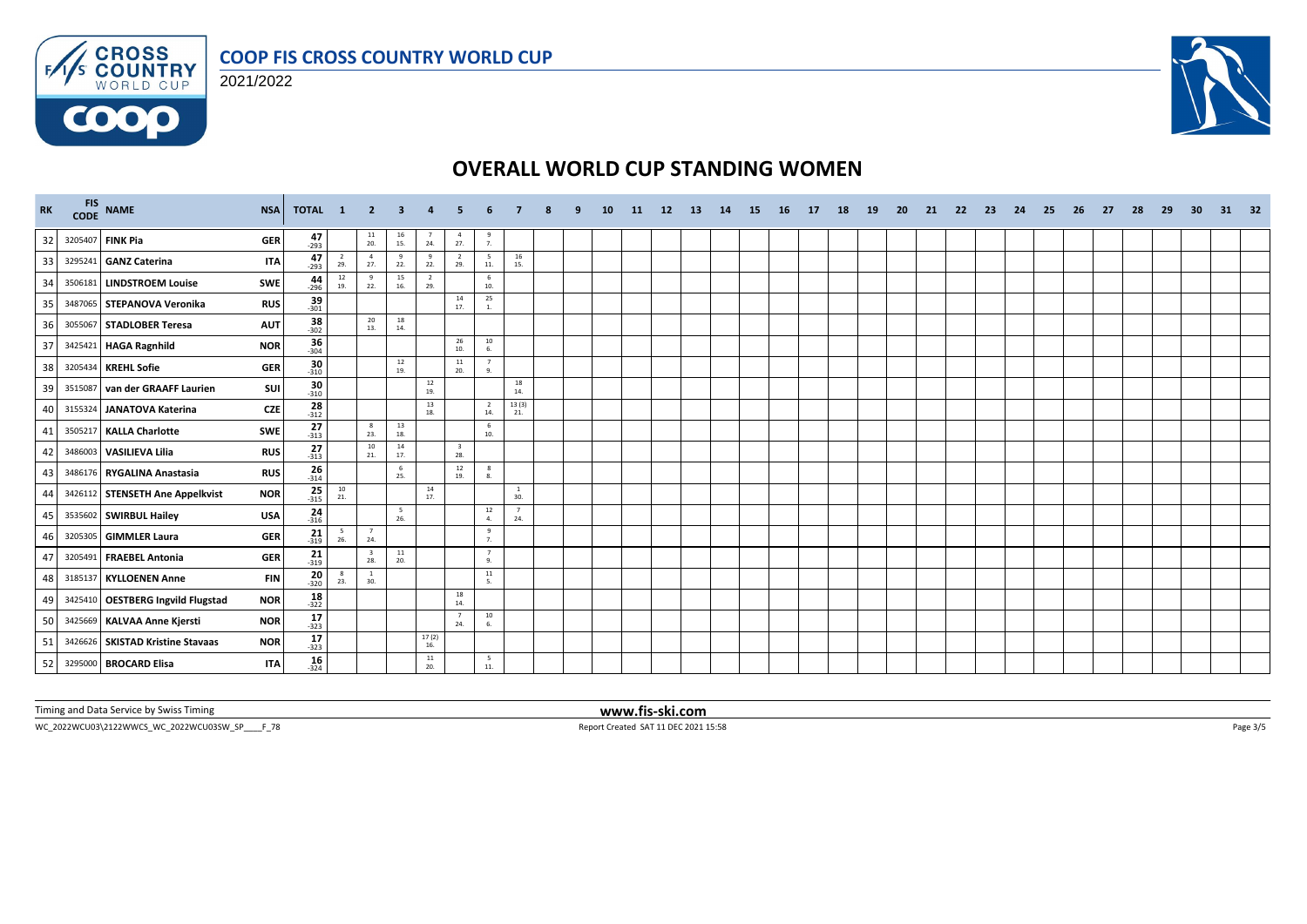





# **OVERALL WORLD CUP STANDING WOMEN**

| RK |         | FIS NAME<br><b>NSA</b>                        | TOTAL 1                                       |                 | $\overline{\phantom{0}}$ 2 | $\mathbf{3}$          | $\overline{4}$                           | 5.          |                             |                                |  | 10 | 11 | 12 | <b>13</b> | 14 | <b>15</b> | <b>16</b> | 17 | <b>18</b> | 19 | 20 | 21 | 22 | - 23 | -24 | 25 | 26 | -27 | 28 | - 29 | 30 | 31 | - 32 |
|----|---------|-----------------------------------------------|-----------------------------------------------|-----------------|----------------------------|-----------------------|------------------------------------------|-------------|-----------------------------|--------------------------------|--|----|----|----|-----------|----|-----------|-----------|----|-----------|----|----|----|----|------|-----|----|----|-----|----|------|----|----|------|
| 53 |         | 3425397 HARSEM Kathrine Rolsted<br><b>NOR</b> | $16 - 324$                                    |                 |                            |                       | $\begin{array}{c} 16 \\ 15. \end{array}$ |             |                             |                                |  |    |    |    |           |    |           |           |    |           |    |    |    |    |      |     |    |    |     |    |      |    |    |      |
| 54 |         | 3486548 ISTOMINA Mariya<br><b>RUS</b>         | $15 - 325$                                    |                 |                            | 24.                   |                                          |             | 8<br>8.                     |                                |  |    |    |    |           |    |           |           |    |           |    |    |    |    |      |     |    |    |     |    |      |    |    |      |
| 55 |         | 3486820 FALEEVA Anastasiya<br><b>RUS</b>      | $15 - 325$                                    | $\frac{7}{24}$  |                            |                       |                                          |             | 8<br>8.                     |                                |  |    |    |    |           |    |           |           |    |           |    |    |    |    |      |     |    |    |     |    |      |    |    |      |
| 56 |         | <b>NOR</b><br>3425381 SVENDSEN Anna           | 15<br>$-325$                                  | 15(1)<br>17.    |                            |                       |                                          |             |                             |                                |  |    |    |    |           |    |           |           |    |           |    |    |    |    |      |     |    |    |     |    |      |    |    |      |
| 57 |         | 3435197 MARCISZ Izabela<br><b>POL</b>         | $15 - 325$                                    |                 |                            | $\overline{2}$<br>29. |                                          |             |                             | 13<br>18.                      |  |    |    |    |           |    |           |           |    |           |    |    |    |    |      |     |    |    |     |    |      |    |    |      |
| 58 |         | 3185828 KAHARA Jasmin                         | $\frac{13}{327}$<br><b>FIN</b>                |                 |                            |                       | <sup>1</sup><br>30.                      |             | $\overline{4}$<br>12.       | $\mathbf{8}$<br>23.            |  |    |    |    |           |    |           |           |    |           |    |    |    |    |      |     |    |    |     |    |      |    |    |      |
| 59 | 3155344 | <b>BERANOVA Tereza</b>                        | $13 - 327$<br><b>CZE</b>                      | $\frac{11}{20}$ |                            |                       |                                          |             | $\overline{2}$<br>14.       |                                |  |    |    |    |           |    |           |           |    |           |    |    |    |    |      |     |    |    |     |    |      |    |    |      |
| 60 |         | 3486314 KIRPICHENKO Yana<br><b>RUS</b>        | $12$<br>$-328$                                |                 |                            | $\overline{4}$<br>27. |                                          |             | 8<br>8.                     |                                |  |    |    |    |           |    |           |           |    |           |    |    |    |    |      |     |    |    |     |    |      |    |    |      |
| 61 |         | 3506276 HANSSON Moa<br>SWE                    | $11$<br>-329                                  |                 |                            |                       | 5<br>26.                                 |             | 6<br>10.                    |                                |  |    |    |    |           |    |           |           |    |           |    |    |    |    |      |     |    |    |     |    |      |    |    |      |
| 62 |         | 3105214 STEWART-JONES Katherine<br>CAN        | 10<br>$-330$                                  |                 |                            | 10<br>21.             |                                          |             |                             |                                |  |    |    |    |           |    |           |           |    |           |    |    |    |    |      |     |    |    |     |    |      |    |    |      |
| 63 |         | 3195219 CLAUDEL Delphine<br><b>FRA</b>        | $10 - 330$                                    |                 |                            |                       |                                          | 10<br>21.   |                             |                                |  |    |    |    |           |    |           |           |    |           |    |    |    |    |      |     |    |    |     |    |      |    |    |      |
| 64 |         | 1274580 ISHIDA Masako                         | $10_{-330}$<br><b>JPN</b>                     |                 | $\overline{2}$<br>29.      | 8<br>23.              |                                          |             |                             |                                |  |    |    |    |           |    |           |           |    |           |    |    |    |    |      |     |    |    |     |    |      |    |    |      |
| 65 |         | 3205570 RYDZEK Coletta<br><b>GER</b>          | $\overline{\phantom{a}}_{-331}^{\phantom{+}}$ |                 |                            |                       |                                          |             | 7<br>9.                     | $\overline{2}$<br>29.          |  |    |    |    |           |    |           |           |    |           |    |    |    |    |      |     |    |    |     |    |      |    |    |      |
| 66 |         | 3555052 EIDUKA Patricija                      | $\frac{9}{-331}$<br>LAT                       |                 |                            |                       |                                          |             |                             | 9<br>22.                       |  |    |    |    |           |    |           |           |    |           |    |    |    |    |      |     |    |    |     |    |      |    |    |      |
| 67 |         | 3205424 HERRMANN Nadine<br><b>GER</b>         | $\frac{7}{-333}$                              |                 |                            |                       |                                          |             | $7\overline{ }$<br>$\alpha$ |                                |  |    |    |    |           |    |           |           |    |           |    |    |    |    |      |     |    |    |     |    |      |    |    |      |
| 68 | 3486563 | <b>MATSOKINA Hristina</b><br><b>RUS</b>       | $\frac{7}{-333}$                              |                 |                            |                       | $\overline{4}$<br>27.                    |             |                             | $\overline{\mathbf{3}}$<br>28. |  |    |    |    |           |    |           |           |    |           |    |    |    |    |      |     |    |    |     |    |      |    |    |      |
| 69 |         | 3505916 SOLIN Jenny<br><b>SWE</b>             | $-334$                                        |                 |                            |                       |                                          |             | 6<br>10.                    |                                |  |    |    |    |           |    |           |           |    |           |    |    |    |    |      |     |    |    |     |    |      |    |    |      |
| 70 |         | 3425863 ALNAES Anikken Gjerde<br><b>NOR</b>   | $rac{6}{-334}$                                |                 |                            |                       | 6<br>25.                                 |             |                             |                                |  |    |    |    |           |    |           |           |    |           |    |    |    |    |      |     |    |    |     |    |      |    |    |      |
| 70 |         | 3425896 THEODORSEN Silje<br><b>NOR</b>        | 6<br>$-334$                                   |                 |                            |                       |                                          | 6<br>$=25.$ |                             |                                |  |    |    |    |           |    |           |           |    |           |    |    |    |    |      |     |    |    |     |    |      |    |    |      |
| 72 |         | 3295157 SCARDONI Lucia                        | $-335$<br><b>ITA</b>                          |                 |                            |                       |                                          |             | 5<br>$11.$                  |                                |  |    |    |    |           |    |           |           |    |           |    |    |    |    |      |     |    |    |     |    |      |    |    |      |
| 73 |         | 3295439 di CENTA Martina                      | $-335$<br><b>ITA</b>                          |                 |                            |                       |                                          |             | 5<br>11.                    |                                |  |    |    |    |           |    |           |           |    |           |    |    |    |    |      |     |    |    |     |    |      |    |    |      |

Timing and Data Service by Swiss Timing **www.fis-ski.com**

WC\_2022WCU03\2122WWCS\_WC\_2022WCU03SW\_SP\_\_\_\_F\_78 Report Created SAT 11 DEC 2021 15:58 Report Created SAT 11 DEC 2021 15:58 Page 4/5